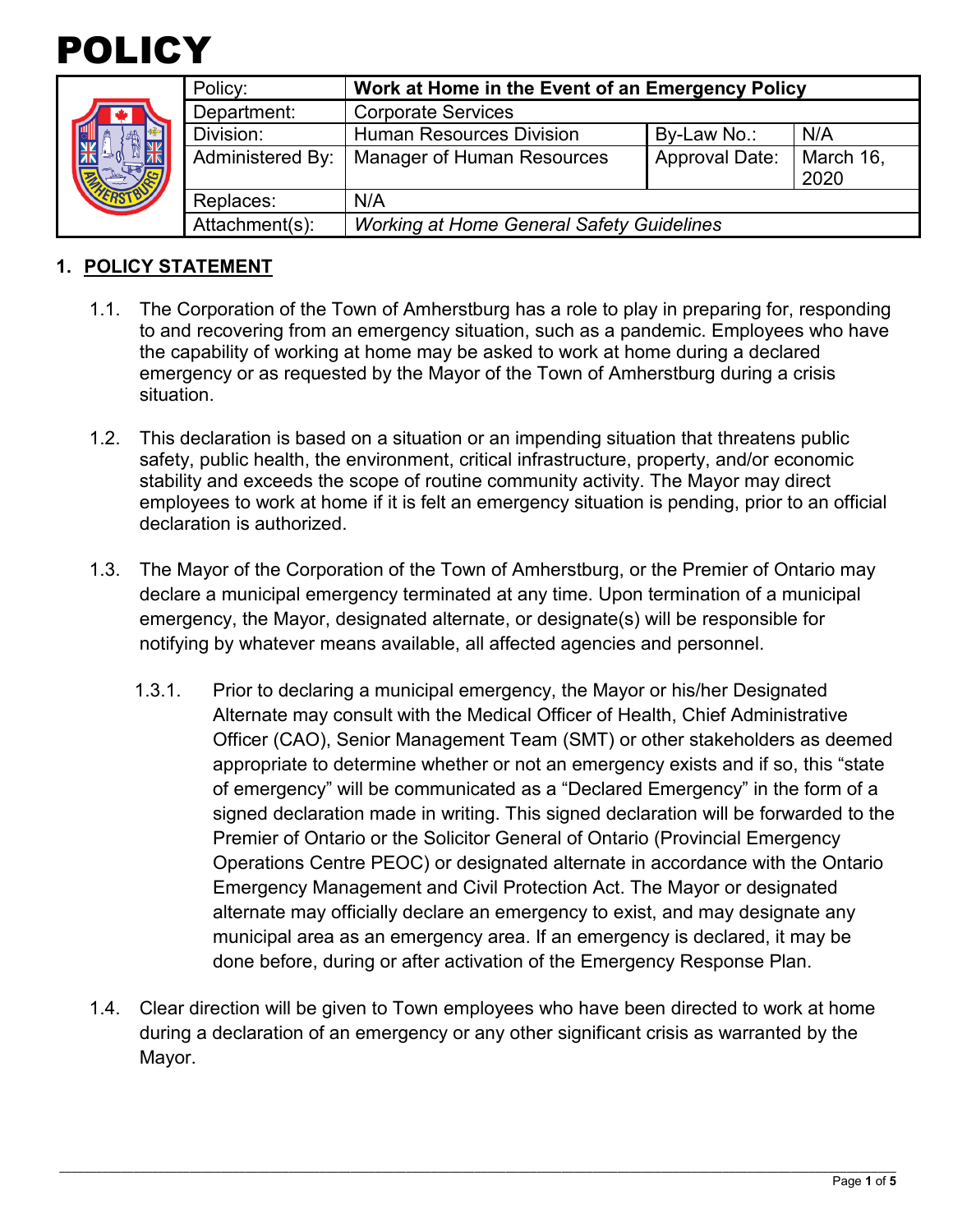# **2. PURPOSE**

- 2.1. The purpose of this policy is to minimize serious illness and societal disruption in the event of an emergency and is temporary in nature. Effective, timely, regular and accessible communication to all Town employees, in conjunction with coordination of emergency response team efforts would continue in an effort to provide effective delivery of Town services designated as 'essential services' when a mayoral declared emergency situation arises.
- 2.2. This policy has been developed in accordance with the *Occupational Health and Safety Act* guidelines, the *Ontario Human Rights Code* and the legislative requirements of the *Workplace Safety and Insurance Board Act* (WSIB).
	- 2.2.1. The *Ontario Occupational Health & Safety Act* (OHSA) does not apply to "persons working at home," and therefore does not apply, legally, under this policy.

## **3. SCOPE**

- 3.1. This policy applies to all Town of Amherstburg employees who have been directed by their supervisor to work at home due to a declaration of a pandemic or other emergency situation.
- 3.2. The policy application may be limited based on availability of Town resources, including but not limited to human resources, equipment and supplies.
- 3.3. This policy shall be reviewed every five (5) years from the date it becomes effective, and/or sooner at the discretion of the CAO or designate.

### **4. DEFINITIONS**

4.1. **Designated Employees** refers to employees who have been directed to work at home by their supervisor.

Common definitions, acronyms, and terms are available in the Glossary located on the Town's Policies webpage.

### **5. INTERPRETATIONS**

- 5.1. Any reference in this policy to any statute or any section of a statute shall, unless expressly stated, be deemed to be reference to the statute as amended, restated or re-enacted from time to time. Any references to a by-law or Town policy shall be deemed to be a reference to the most recent passed policy or by-law and any replacements thereto.
- 5.2. References to the CAO and SMT may include designated individuals, as appropriate.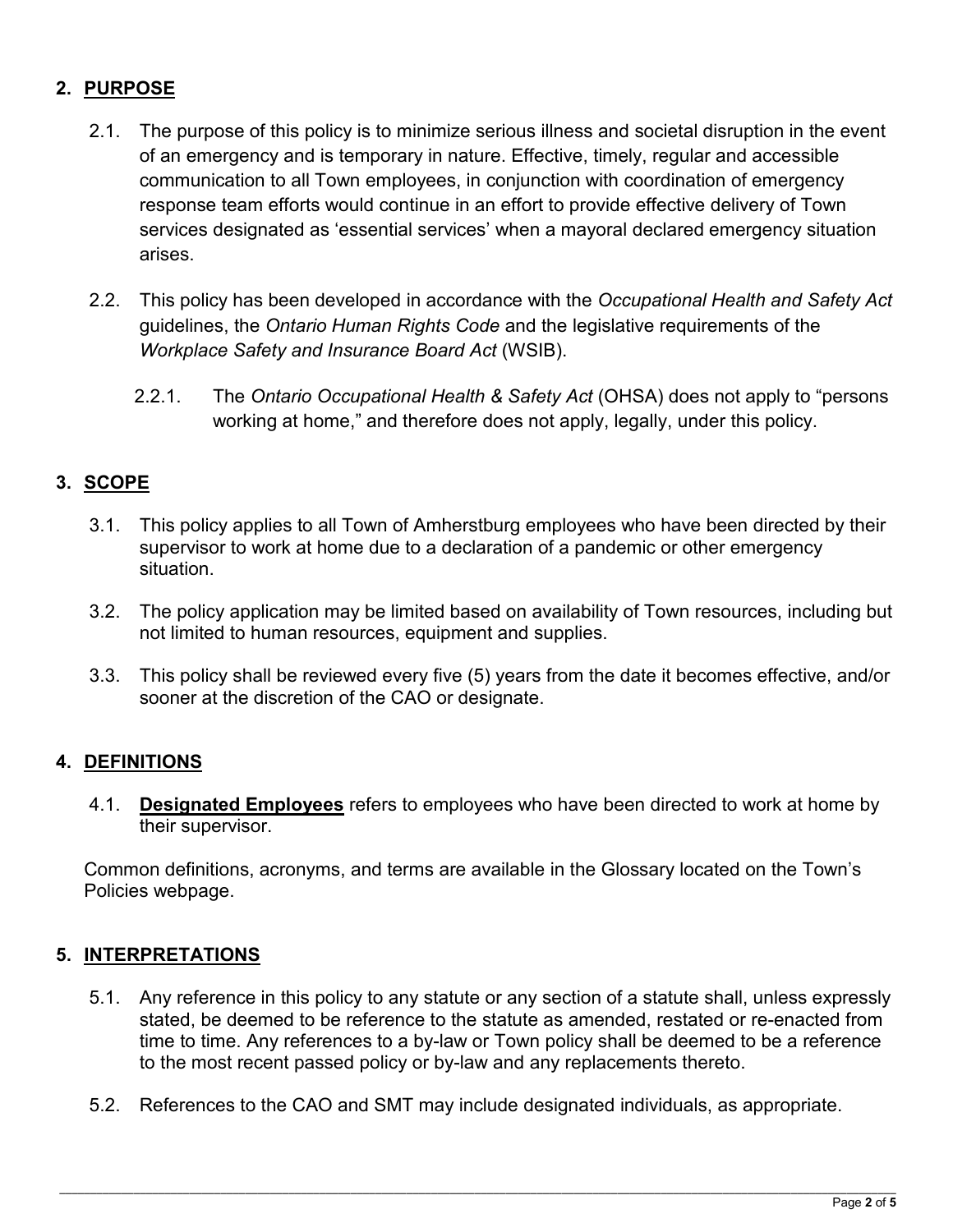### **6. GENERAL CONDITIONS**

### 6.1. **Work at Home Assignments**

- 6.1.1. Employees who are directed by the Corporation to work at home under this policy will:
	- 6.1.1.1. Be provided clear direction from their supervisor in relation to work assignments, duties, deadlines, etc. to be completed during the work at home period.
	- 6.1.1.2. Perform work in a suitable space and maintains confidentiality and security of municipal records and information.

#### 6.2. **Provision of Resources**

- 6.2.1. Employees who are directed by the Corporation to work at home under this policy will be supplied with the necessary supplies and equipment, as determined by their supervisor, as soon it can be practicably obtained through the Information Technology.
- 6.2.2. Employees will ensure that all equipment and supplies provided by the Corporation to facilitate their work at home is to be returned to their supervisor immediately upon their return to work, once the employee is no longer required to work at home.

#### 6.3. **Notice to Affected Areas**

6.3.1. Information related to who has been directed to work at home during an emergency situation will be communicated to Human Resources and Information Technology.

### 6.4. **Reporting**

6.4.1. Employees working at home will log their daily activity in an email to be sent to their supervisor at the end of each work day.

### **7. RESPONSIBILITIES**

- 7.1. **Council** has the authority and responsibility to:
	- 7.1.1. Support the *Work from Home in the Event of an Emergency Policy*.
	- 7.1.2. Provide the necessary financial resources to carry out the intent of this policy.
- 7.2. **Supervisors** has the authority and responsibility to:
	- 7.2.1. Monitor the work of an employee who is working at home, as they would with other employees
	- 7.2.2. Address any performance issues, including productivity, as they would with any other employee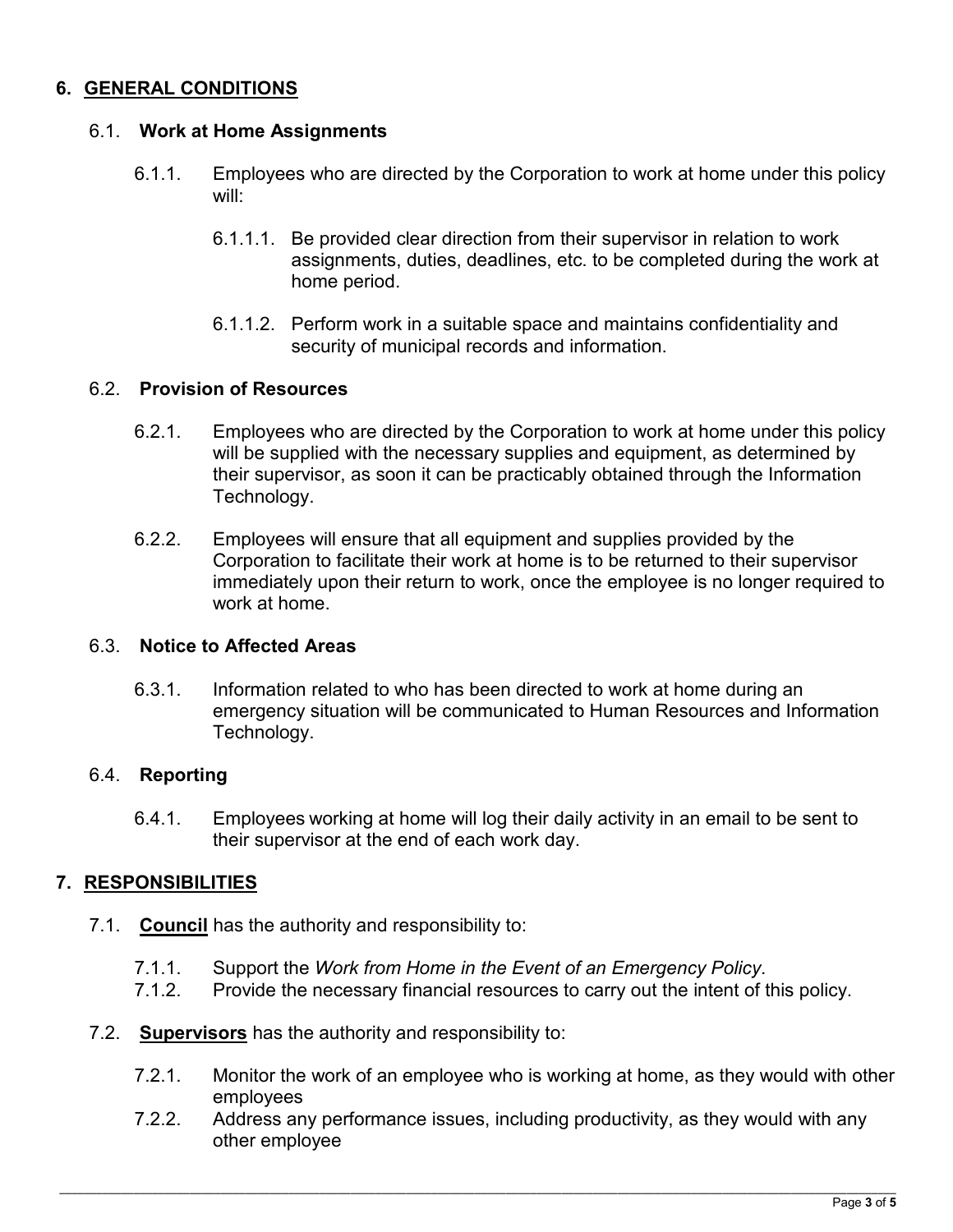- 7.2.3. Be aware or their respective roles and responsibilities as outlined in both this policy and the Corporation of the Town of Amherstburg Pandemic Plan.
- 7.3. The **Manager of Human Resources** has the authority and responsibility to:
	- 7.3.1. Ensure this Policy is reviewed annually or more frequently as may be required, such as in the event of changes to applicable legislation or issues identified as the result of emergency drills or other eventualities.
	- 7.3.2. Communicate this policy and related procedures, protocols and guidelines.
	- 7.3.3. Ensure regular communication amongst all affected persons is maintained to the extent possible given the nature of the emergency and circumstances, which may affect the ability to communicate effectively.
		- 7.3.3.1. The frequency and scheduling of said communications may be determined prior to an emergency being declared, or modified as may be identified or required before or during an emergency. Land lines (telephones), faxes, e-mails, hard copy documentation, cell phones, hand held portable 2 way radios, radio broadcasts or other means of communication as may be applicable in the circumstances should be considered. Employees are encouraged to contact 211 during an emergency situation for updated information and guidance.
	- 7.3.4. Adhere to the reporting requirements of the *Workplace Safety & Insurance Board Act* (WSIB) in the event of a work related accident sustained by a person who works at home as a result of the implementation of this policy.
- 7.4. The **Manager of Information Technology** has the authority and responsibility to:
	- 7.4.1. Establish the rules for modem connections to ensure adequate security.
	- 7.4.2. Ensure equipment is capable of accessing pertinent files and information from a remote location.
	- 7.4.3. Issue and track the equipment used by employees while working at home.
- 7.5. **Employees working from home** have the responsibility to:
	- 7.5.1. Be aware or their respective roles and responsibilities as outlined in both this policy and the Corporation of the Town of Amherstburg Pandemic Plan.
		- 7.5.1.1. Additional roles and responsibilities will be at the direction and discretion of Provincial and Federal agencies and authorities in the event of a Provincial or Federal Emergency Declaration.
	- 7.5.2. Work at home the regular hours normally performed while at the workplace and take breaks and lunch as normal.
	- 7.5.3. Log daily activity in an email and send it to their supervisor at the end of each work day.
	- 7.5.4. Follow, to the best of the their ability, the tenets of related Health and Safety Guidelines as produced by agencies such as the Ontario Ministry of Labour and associated Safe Work Agencies.
		- 7.5.4.1. Compliance with these guidelines during such a crisis as a pandemic, as they apply to persons working at home, is voluntary and self-regulating from a purely legislative perspective. Persons working at home on behalf of the Town of Amherstburg fall outside the purview of the Ontario Ministry of Labour (MOL) from an enforcement perspective.